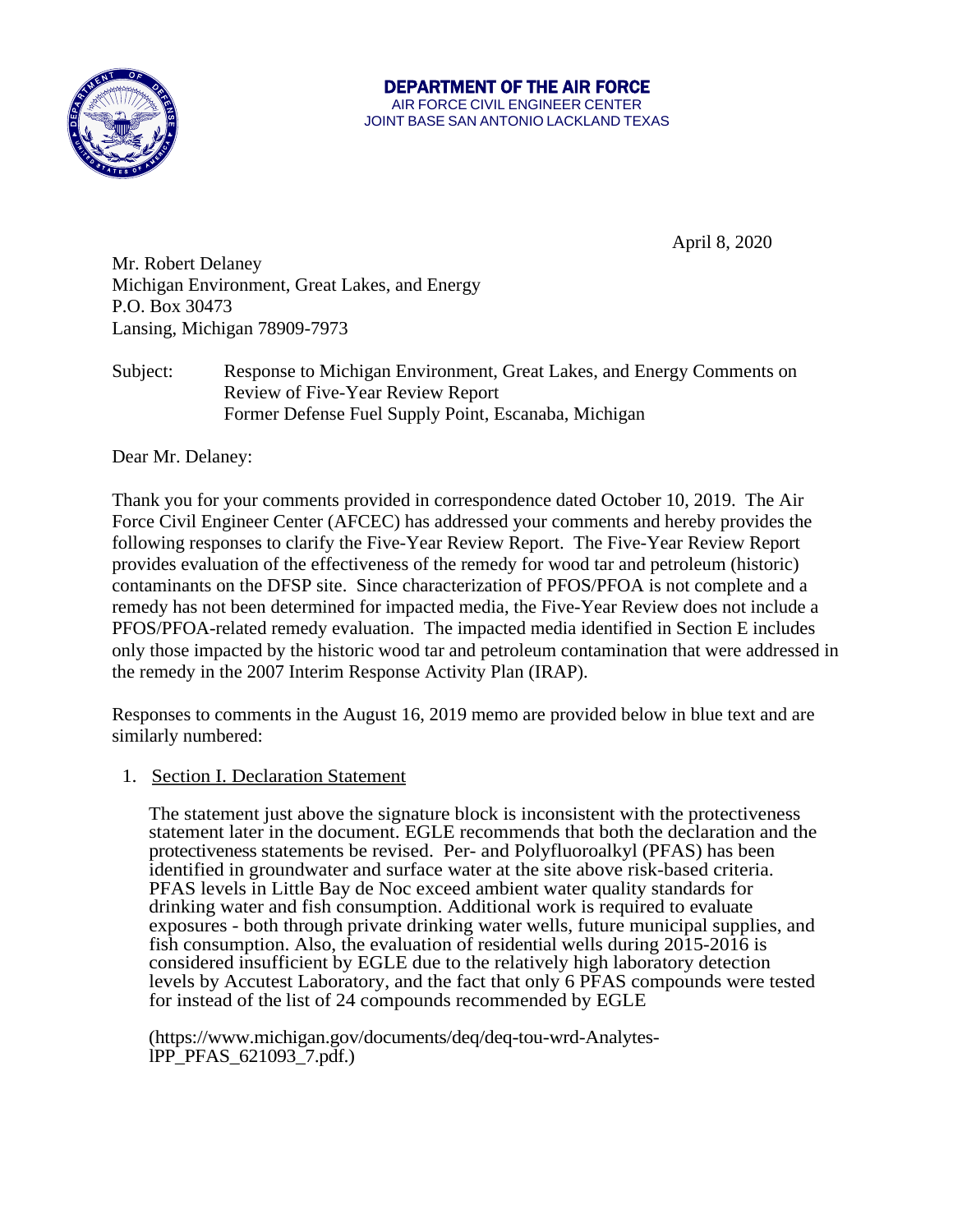Covenants have not been placed on neighboring residential properties to ensure that Another issue that affects protectiveness in the long-term, is the fact that Restrictive contaminated groundwater is not used for drinking water.

 **Response to 1, First Comment.** Noted. As stated above, the Five-Year Review does since these contaminants are not fully characterized and a remedy has not yet been not include protectiveness determinations for per-and polyfluoroalkyl substances (PFAS) determined. A brief summary of the status of the PFAS-related site investigation is included in Section I, Site Background.

 **Response to 1, Second Comment.** Revised Text. The Five-Year Review Report acknowledges that LUCs could not be placed on the neighboring properties with residual contamination as intended because the AF cannot place restrictions on property it does not own. AFCEC proposes to work with EGLE to alert current and future land owners of impacts to the shallow groundwater and recommended restrictions on land use. The declaration statement in Section I has been revised to state that "…it is concluded that the remedies are currently are currently protective of human health and the environment in the neighboring properties…".

 clarification, we recommend adding one sentence to the end of the third paragraph:  conditions on which the generic criteria are based. **The Remedial Action Objectives**  2. Section II. Response Action Summary, Response Actions, End of Third Paragraph. For "The Chemical-specific cleanup criteria concentrations are considered appropriate and relevant unless there are site-specific conditions that significantly differ from **(RAOs) for groundwater at this site were based on site-specific groundwatersurface water interface (GSI)criteria."** 

**Response to 2.** Text was revised. The sentence was added to Section II, Response Action, end of third paragraph, as suggested.

 protected as a drinking water source, which remain unchanged for all COCs at DFSP. for Groundwater from 20017 IRAP. The site-specific GSI criteria are based on the generic GSI criteria for surface water Also revised table in Section II, Response Actions, Table of RAO Chemical-Specific Criteria are from Table 2-10 Contaminants of Concern and Remedial Action Objectives

3. Section II. Response Action Summary, Response Actions, Table of RAO Chemical-Specific Criteria

 not be discussed here. Delete the third column with the heading 2018 GSI. Delete the last sentence of this section: Generic groundwater surface water criteria were revised by DEQ trimethylbenzenes are lower than the site specific criteria provided in the 2007 IRAP. New the remedy selection still valid." The discussion under Question B must focus on the significance of any new toxicity values and exposure assumptions that resulted in revised the mixing zone determination (from which the site specific GSI criteria were calculated) The table should list all chemical specific RAO criteria, or should be clearly labeled and explained that the table only represents the exceptions to the Part 201 generic criteria, which are the compounds with site specific GSI criteria. Because some site specific GSI criteria were developed for the site, the generic 2018 GSI criteria should in 2018, and revised generic criteria for ethylbenzene, toluene, xylenes, 1,2,4 trand 1,3,5 toxicity values and exposure assumptions and criteria are to be discussed under Question B: "Are the exposure assumptions, toxicity data, cleanup levels, and RAOs used at the time of generic GSI criteria in 2018. The discussion in Question B must recommend whether or not must be reviewed and updated based on the new toxicity values.

It should be stated in this section that: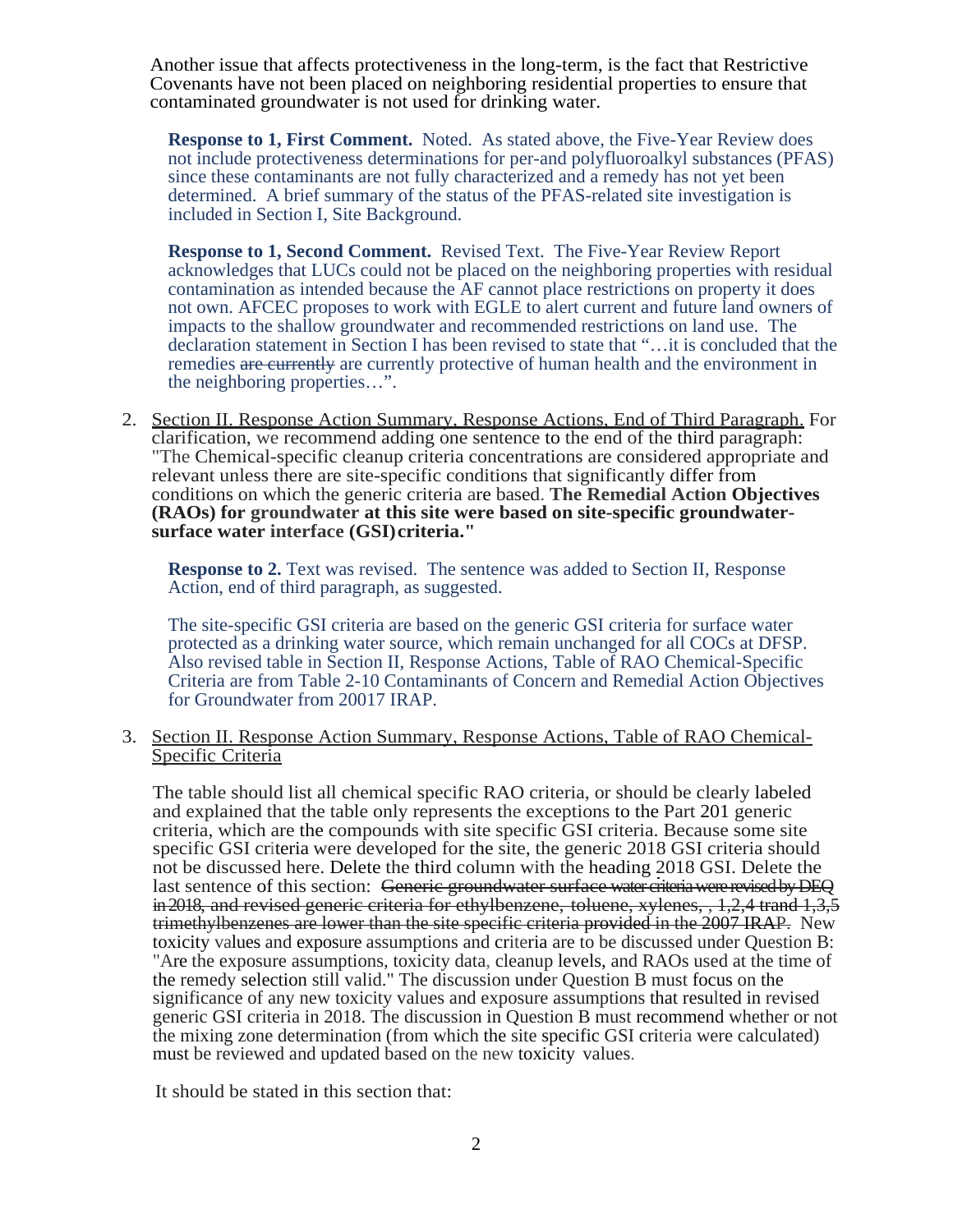**A new group of contaminants Perfluoroalkyl and Polyfluoralkyl Substances (PFAS) have been identified in groundwater and surface water at the site since the remedy was implemented. These compounds were not included in the RAOs.** 

 **Response to 3, First Comment.** Accepted. Removed generic GSI sentence. The site- specific GSI criteria are based on the generic GSI criteria for surface water protected as a drinking water source, which remain unchanged for all COCs at DFSP.

 **Response to 3, Second Comment**. Noted. PFAS are addressed in response to Comment #1.

#### 4. Section II, Response Action Summary, Status of Implementation

 Adda paragraph to this section describing the current conditions atthe site. State whether all buildings are removed, all above ground storage tanks and their foundations removed, monitoring wells abandoned, slurry wall breached to allow groundwater flow, whether areas of clean soil fill are stable and vegetated, and whether there is any current use of the site - commercial, industrial or residential.

 **Response to 4.** Text Revised. A paragraph was added to Section II, Response Action Summary, LUC Summary Table to provide a description of property conditions and current status of use (unused).

### 5. Section II, Response Action Summary, LUC Summary Table

 LUCs which have not yet been implemented can also be listed. These outstanding The Land Use Control (LUC) Summary Table lists only the LUCs that have been implemented. Another row and column should be added so that the outstanding LUCs affect the site protectiveness.

 **Response to 5.** Text Revised. This table is for LUCs included in the Decision neighboring properties. Discussion of LUCs intended for the neighboring properties are Document and therefore does not discuss the LUCs that were proposed for the discussed in the bullets preceding the LUC Summary Table. AFCEC Legal then made minor revisions to the bullets preceding the LUC Summary Table after EGLE's review, which clarify the reasons the neighboring property LUCs have not been implemented.

### 6. Section IV, Five-Year Review Process, Data Review, First Paragraph, First Sentence

Forclarification, revise first sentence as follows: AlthoughnNosamples were collected during this FY Review period **other than for PFAS.** 

**Response to 6.** Accepted. The sentence was revised as suggested.

### 7. Section IV, Five-Year Review Process, Data Review, Last Paragraph Before Methane Table.

 change in criteria for methane in groundwater should be moved to Question 8. Clarify Methane concentrations at the site can be discussed here, but the discussion of the that the third column represents the **Revised** Flammability and Explosivity Screening Level **(2013)** 

 **Response to 7.** Accepted. The third column of the methane table was revised to add "Revised" to the column heading.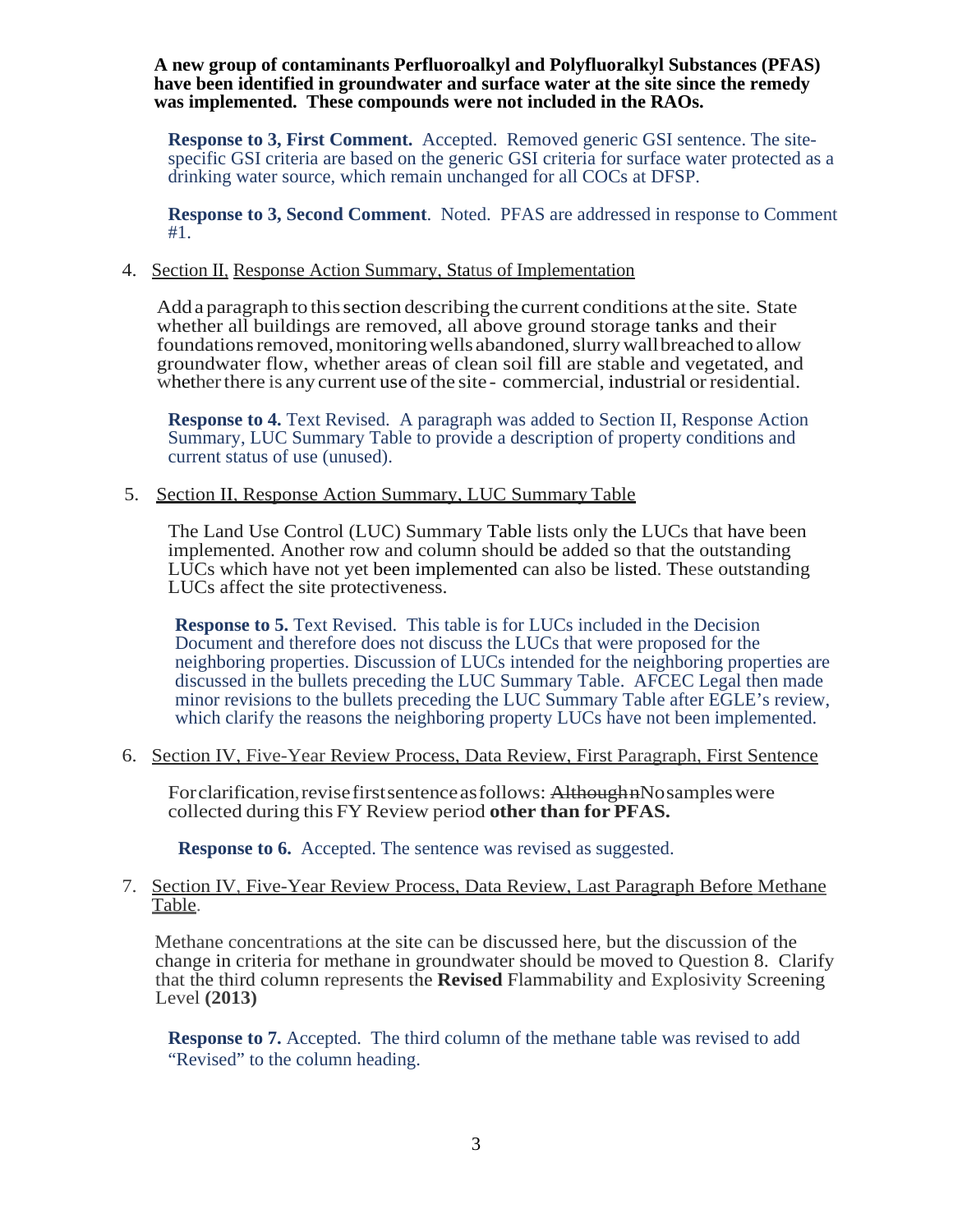8. Section V, Technical Assessment. Question  $\overline{A}$  Question A Summary,  $4^{th}$  Paragraph<br>Clarify as follows: As of the most recent sampling in 2010, benzene and  $\overline{1, 2, 4}$ .  **criteria or the site specific GSI which was used as the RAO?)** Methane- impacted  **which was used as the RAO for the Interim Remedial Action Plan (IRAP)** on both Clarify as follows: As of the most recent sampling in 2010, benzene and 1,2,4 trimethylbenzene impacted groundwater exceeded residential generic criteria on one of the adjacent private properties. (Be specific here, did it exceed **generic drinking water**  groundwater exceeded the flammability and explosive screening level **of 520 mg/I,**  adjacent properties. **However, a soil gas investigation for methane gas in 2012 and 2013 did not identify methane in soil vapor.** 

 chronic GSI criteria was exceeded by benzene and 1,2,4-trimethylbenzene. Question A **Response to 8.** Text Revised. Question A answer was revised to indicate site-specific answer was revised as suggested related to the methane discussion.

9. Section V, Technical Assessment. Question 8 1 Question B Summary, First Paragraph and Table

This section should not focus on new generic criteria, but rather must cover new toxicity values, and review of the previous mixing zone determination. If there are new toxicity values for the contaminants in the table, it may be appropriate to recalculate and update the mixing zone/site specific GSI criteria determination for the site. This should be stated.

 trimethylbenzene, however the reference concentration did not change. The change in methane criteria discussion was moved from Section IV, Data Review to Question B. **Response to 9.** Text Revised. The answer to Question B was revised to add discussion of a change to the source for the chronic inhalation reference concentration for 1,2,4-

 10. Section V, Technical Assessment. Question 8 , Question B Summary, Methane Following the paragraph on Michigan's Flammability and Explosivity Screening Level (FESL) for methane, move the following methane paragraph and concentration table to this section:

**A change in the methane in groundwater criteria was promulgated by the state of Michigan late in 2013. The change resulted in an increase in the flammability/ explosivity screening level (FESL) for methane from 520 ug/l to 28,000 ug/l. The methane concentrations detected in groundwater samples collected during the phase 3 sampling events (2010) do not exceed the revised criteria. A comparison of the phase 3 sample methane results and the new FESL is provided below.** 

Include the table of methane concentrations and criteria.

**Response to 10.** Text Revised. The change in methane criteria discussion was moved from Section IV, Data Review to Question B.

# 11. Section V, Technical Assessment. Question 8 1 Question B Summary

 assessmentmethodshave occurred,havebeen identified,orarerelevant to the historical contaminantsinthe lastfive years. Addinstead adiscussion on PFAS: **A water at the site. Michigan has promulgated groundwater and surface water criteria for two PFAS compounds, Perfluorooctanesulfonic acid (PFOS) and**  Since some of the generic criteria for GSI and the methane FESL have changed, the following sentence should be deleted: No changes to exposure pathways or risk **new group of contaminants PFAS, have been identified in groundwater and surface Perfluorooctanoic acid (PFOA). Sampling conducted in late 2015 identified PFOS and**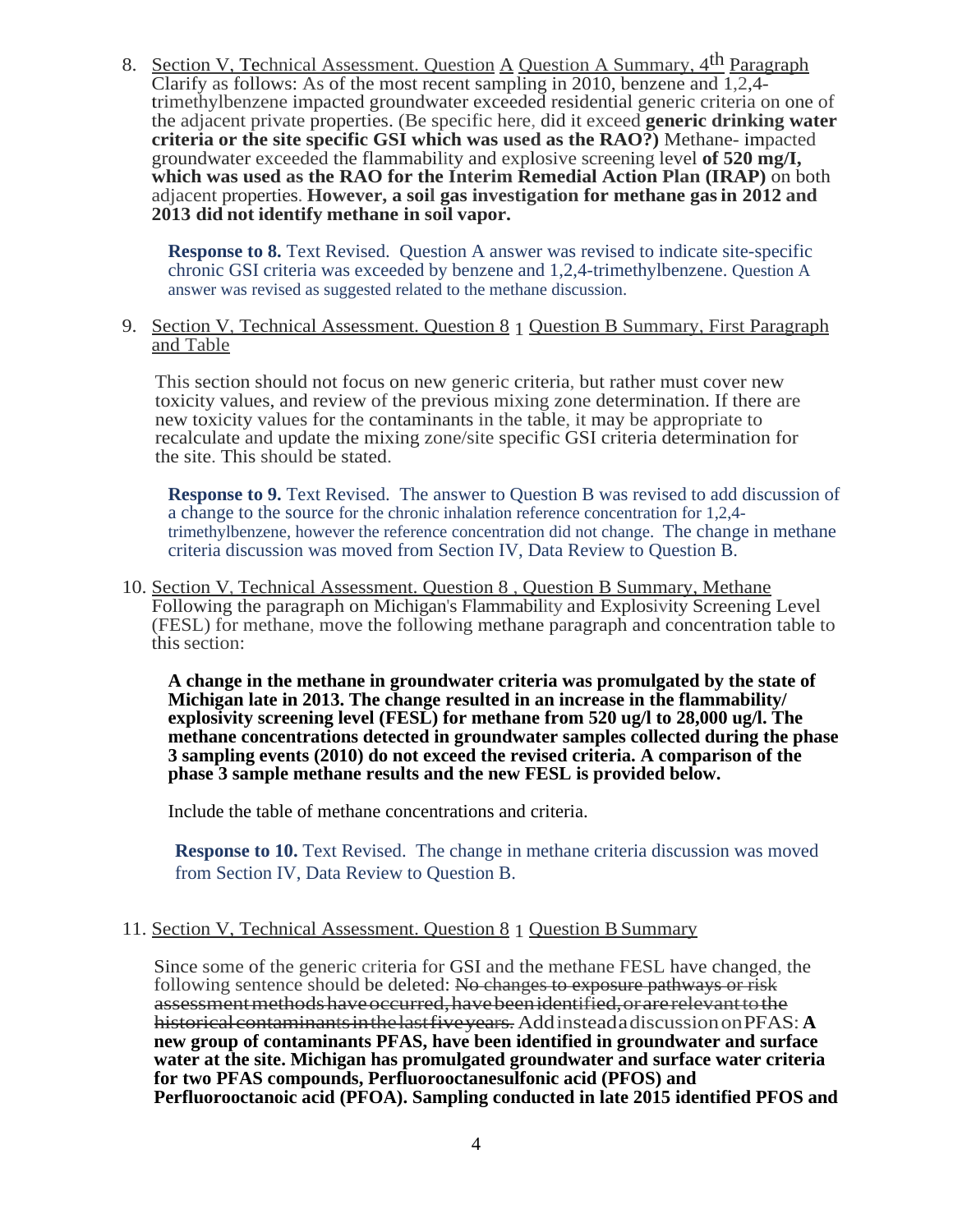**water and Michigan Drinking Water Cleanup Criteria (.07 ug/L for PFOS and PFOA, when found individually or in combined concentrations) in groundwater at all three release areas listed above and also exceeding the GSI Criteria. PFOA at concentrations exceeding the EPA Lifetime Health Advisory for drinking**

 **December 2015 to March 2016** confirmed there is currently no unacceptable  **laboratory detection levels by Accutest Laboratory, and the fact that only 6 PFAS**  PFAS 621093 7.pdf.). Since the PFAS source areas have not been remediated, EGLE Staff advise that the Air Force resample these water supply wells on an Subsequent **Sampling of seven nearby residential drinking water wells from**  exposure through the drinking water pathway **is inconclusive for locations GW- 008 through GW-012, GW-14, GW-15, GW-16 and GW-18 due to the relatively high compounds were tested for instead of the list of 24compounds recommended by EGLE** (https:/[/www.michigan.gov/documents/deq/deg-tou-wrd-](http://www.michigan.gov/documents/deq/deg-tou-wrd) Analytes-IPP annual schedule. This should be included under the Issues and Recommendations Section of the FYR.

 **Surface water and sediment were sampled in Little Bay de Noc in the Spring of 2017. cleanup criteria do not apply to sediment.) PFOA and PFOS will be further PFOS was detected in Little Bay de Noc at concentrations exceeding the Michigan Human Noncancer Value (HNV) for surface water used as a drinking water source. PFOA was detected in Little Bay de Noc at concentrations below the Michigan HNV. PFOS and PFOA were detected in sediment below the calculated screening levels. There are no Michigan cleanup criteria for PFAS in sediment. (Michigan soil addressed following the same CERCLA process as established for other contaminants.** 

| <b>Residential Water Supply PFAS Results</b> |                                    |                 |                    |                |                                            |  |  |  |
|----------------------------------------------|------------------------------------|-----------------|--------------------|----------------|--------------------------------------------|--|--|--|
| Sample#                                      | <b>Analytical</b><br><b>Method</b> | Lab             | <b>Sample Date</b> | <b>Results</b> | <b>LOD/MDL</b>                             |  |  |  |
| $GW-13S$<br>split                            | 537M                               | <b>Maxxam</b>   | 1/14/2019          | <b>ND</b>      | .0019-.0053 ug/L<br>$(2-5$ ppt $)$         |  |  |  |
| GW-008                                       | 537M                               | <b>Accutest</b> | 12/10/2015         | <b>ND</b>      | .01-.033 ug/L<br>$(10-32 \text{ ppt})^*$   |  |  |  |
| GW-009                                       | 537M                               | <b>Accutest</b> | 12/10/2015         | <b>ND</b>      | .01-.032 $ug/L$<br>$(10-32 \text{ ppt})^*$ |  |  |  |
| $GW-10$                                      | 537M                               | <b>Accutest</b> | 1/12/2016          | <b>ND</b>      | .01-.031 $ug/L$<br>$(10-31 \text{ ppt})^*$ |  |  |  |
| $GW-11$                                      | 537M                               | <b>Accutest</b> | 1/12/2016          | <b>ND</b>      | .01-.032 $ug/L$<br>$(10-32 \text{ ppt})^*$ |  |  |  |
| $GW-12$                                      | 537M                               | <b>Accutest</b> | 1/12/2016          | <b>ND</b>      | .01-.031 $ug/L$<br>$(10-31 \text{ ppt})^*$ |  |  |  |
| $GW-13$                                      | 537M                               | <b>Accutest</b> | 1/14/2016          | <b>ND</b>      | .01-.031 $ug/L$<br>$(10-31 \text{ ppt})^*$ |  |  |  |
| $GW-14$                                      | 537M                               | <b>Accutest</b> | 1/14/2016          | <b>ND</b>      | .01-.031 $ug/L$<br>$(10-31$ ppt $)*$       |  |  |  |
| $GW-15$                                      | 537M                               | <b>Accutest</b> | 1/27/2016          | <b>ND</b>      | .01 $-0.031$ ug/L                          |  |  |  |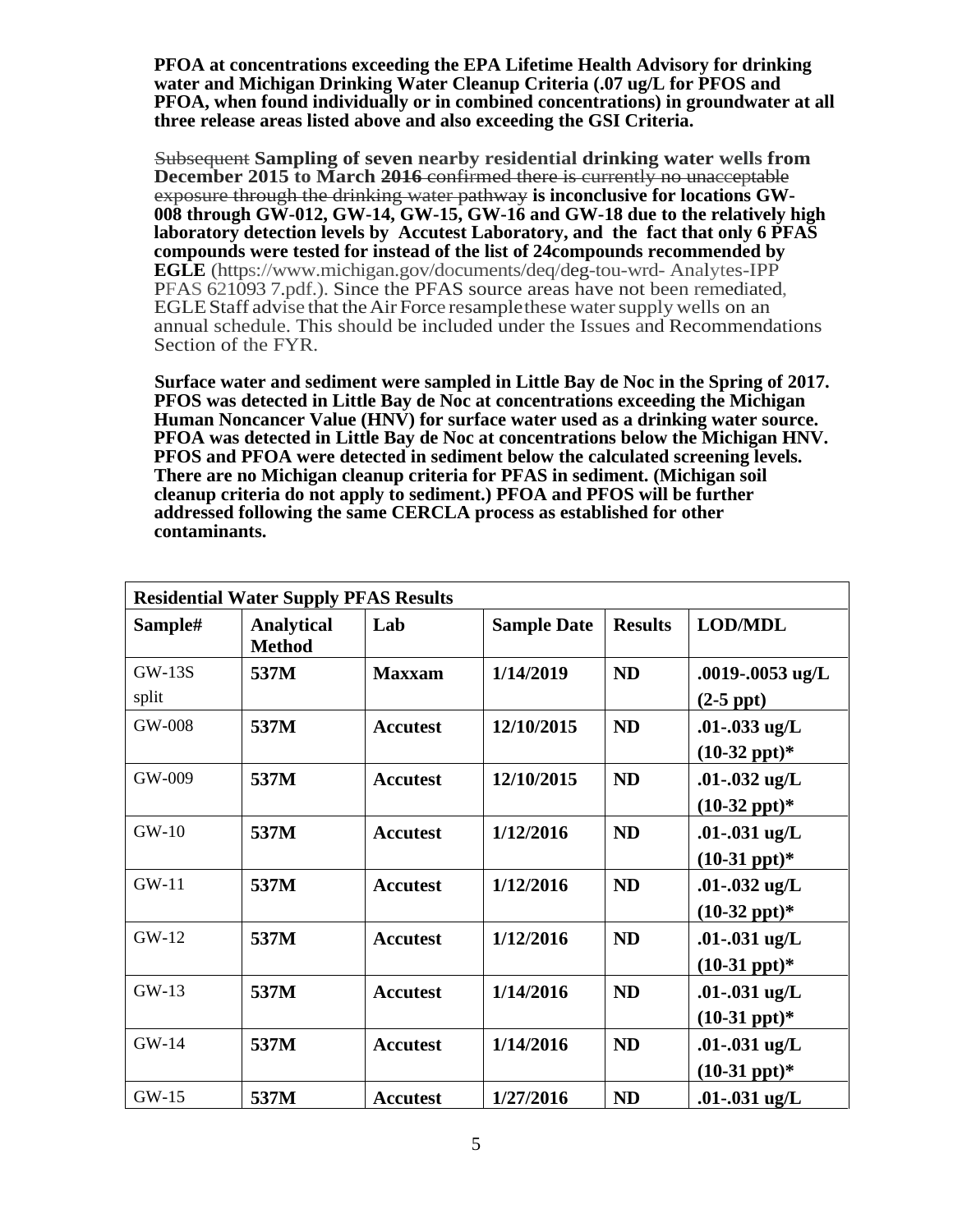| <b>Residential Water Supply PFAS Results</b> |                                    |                 |                    |                                |                                              |  |  |  |
|----------------------------------------------|------------------------------------|-----------------|--------------------|--------------------------------|----------------------------------------------|--|--|--|
| Sample#                                      | <b>Analytical</b><br><b>Method</b> | Lab             | <b>Sample Date</b> | <b>Results</b>                 | <b>LOD/MDL</b>                               |  |  |  |
|                                              |                                    |                 |                    |                                | $(10-31 \text{ ppt})^*$                      |  |  |  |
| $GW-16$                                      | 537M                               | <b>Accutest</b> | 1/27/2016          | <b>ND</b>                      | .01 $-0.031$ ug/L<br>$(10-31 \text{ ppt})^*$ |  |  |  |
| $GW-17$                                      | 537M                               | <b>Accutest</b> | 3/2/2016           | <b>ND</b>                      | .01-.015 $ug/L$<br>$(10-15 \text{ ppt})^*$   |  |  |  |
| $GW-18$                                      | 537M                               | <b>Accutest</b> | 3/2/2016           | <b>ND</b>                      | .01-.016 $ug/L$<br>$(10-16$ ppt $)$          |  |  |  |
| <b>GW-17S</b><br>Split                       | 537M                               | <b>Vista</b>    | 3/2/2016           | <b>PFOA</b><br>.000811<br>ug/L | $.004$ ug/L<br>$(4$ ppt $)$                  |  |  |  |

- **ND Non-Detect at the reported detection level**
- **LOD Level of Detection**
- **MDL - Method Detection Level**
- **ug/L - micrograms per liter**

 **ppt - parts per trillion** 

 **\* - Elevated Detection Level** 

 **Response to 11.** Noted. Since characterization of PFAS is not complete and a remedy has remedy in the 2007 Interim Response Activity Plan (IRAP). Information related to recent sample results for perfluoroalkyl substances (PFAS) can be found in the Final Site Supply Point, Escanaba, Michigan (June 2018). An overview of the PFAS investigation appropriate under Question C than Question B. not been determined for impacted media, the Five-Year Review does not include a PFASrelated remedy evaluation. The impacted media identified in Section E includes only those impacted by the historic wood tar and petroleum contamination that were addressed in the Inspection Report for Aqueous Film Forming Foam (AFFF) Areas at Former Defense Fuel and path forward are included as part of the answer to Question C, as this update is more

## 12. Section VI. Issues/Recommendations

 Addanotherissue/recommendationregardingtheneedtoevaluatetheexposure pathways for PFAS. **PFAS has been identified in groundwater and surface water. Groundwater at the site is restricted and will not be used for drinking water.** 

 **of groundwater on those properties has not been restricted. Those land use controls (LUCs) must be implemented.** A milestone date should be set for completionof theLUCsby2021. **Because source areas have not been addressed, the residential water supply wells should be resampled without delay, and on an annual schedule.**  Thisfirstsampleshouldhaveamilestonecompletiondateofearly 2021. **However, several private water supply wells exist adjacent to the site. And the use** 

**PFAS in surface water may also bioaccumulate in fish, resulting in a fish consumption advisory or restriction. The Air Force must sample fish immediately**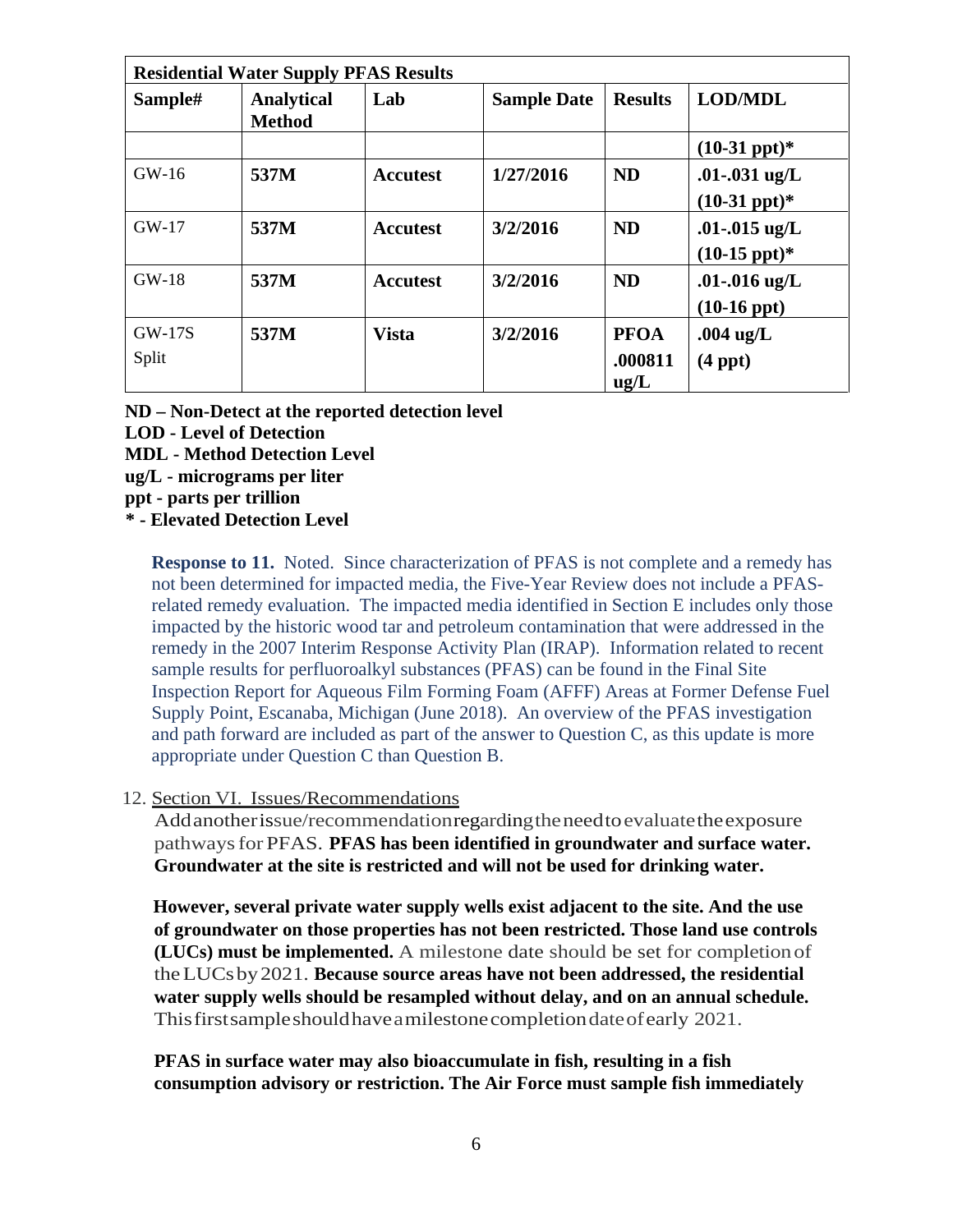**to determine if there is an imminent and substantial endangerment to human health by consumption of fish.** 

 **the site to stop the discharge of PFAS contaminants to surface water. Because of the not protective. Additional investigation is required to determine if PFAS in surface water will affect current or future municipal water supplies. Additional work is required at PFAS concentrations in surface water and groundwater, the current site remedy is** 

 **Response to 12, First Comment.** Noted. LUCs on neighboring properties are addressed in the response to Comment #5.

 upgradient, with one well downgradient, and the results from the drinking water well sampling were non-detect, except for one upgradient well that was well below criteria. **Response to 12, Second Comment.** The private drinking water wells were located The Air Force has fully investigated the drinking water pathway and found the pathway is not complete. As reported in the Final SI Report, "AFFF Areas 1, 2, 3 and Little Bay de Noc exceeded project screening levels but have incomplete drinking water pathways as confirmed by the UCMR3 sampling at the City of Escanaba's treatment plant."

 **Response to 12, Third Comment.** All relevant exposure pathways will be evaluated following the CERCLA process.

 **Response to 12, Fourth Comment.** Please refer to Response to Comment #1, First Comment.

### Protectiveness Statement(s)

 purposes, and LUCs will be in place indefinitely to prevent uses that are not consistent with the RAOs specified in the IRAP. Defense Fuel Supply Point is characterized by  remain above Part 201 residential drinking water criteria. **The PFAS contamination in**  groundwater and surface water idetified in 2015 requires further investigation. Land The protectiveness determination should be changed from Will be Protective to **Not Protective.** The Protectiveness Statement should be rewritten and clarified as follows: The remedy at DFSP is protective of the current designated use for limited nonresidential BTEX and VOCs, which exceed the cleanup criteria in groundwater **as well as PFAS, which exceed cleanup criteria for drinking water and surface water.** The remedy included **VOC** contaminant mass removal, groundwater monitoring and LUCs. All remedial actions **pertaining to VOC and SVOC contamination** at the site have been completed and groundwater monitoring has been discontinued with EGLE's consent. COCs in groundwater have met the restricted use criteria in accordance with the IRAP, but and groundwater use restrictions control applicable exposure pathways. When LUCs are placed on the deeds of the adjacent private properties, **and when the PFAS contamination and exposure pathway have been fully evaluated and all unacceptable exposures have been addressed,** the site will **may** be eligible for limited nonresidential restricted site closure.

 **Response to Protectiveness Statement comment.** The protectiveness statement (Section VII) was revised based on EGLE's suggestions related to VOC and SVOC contamination. No